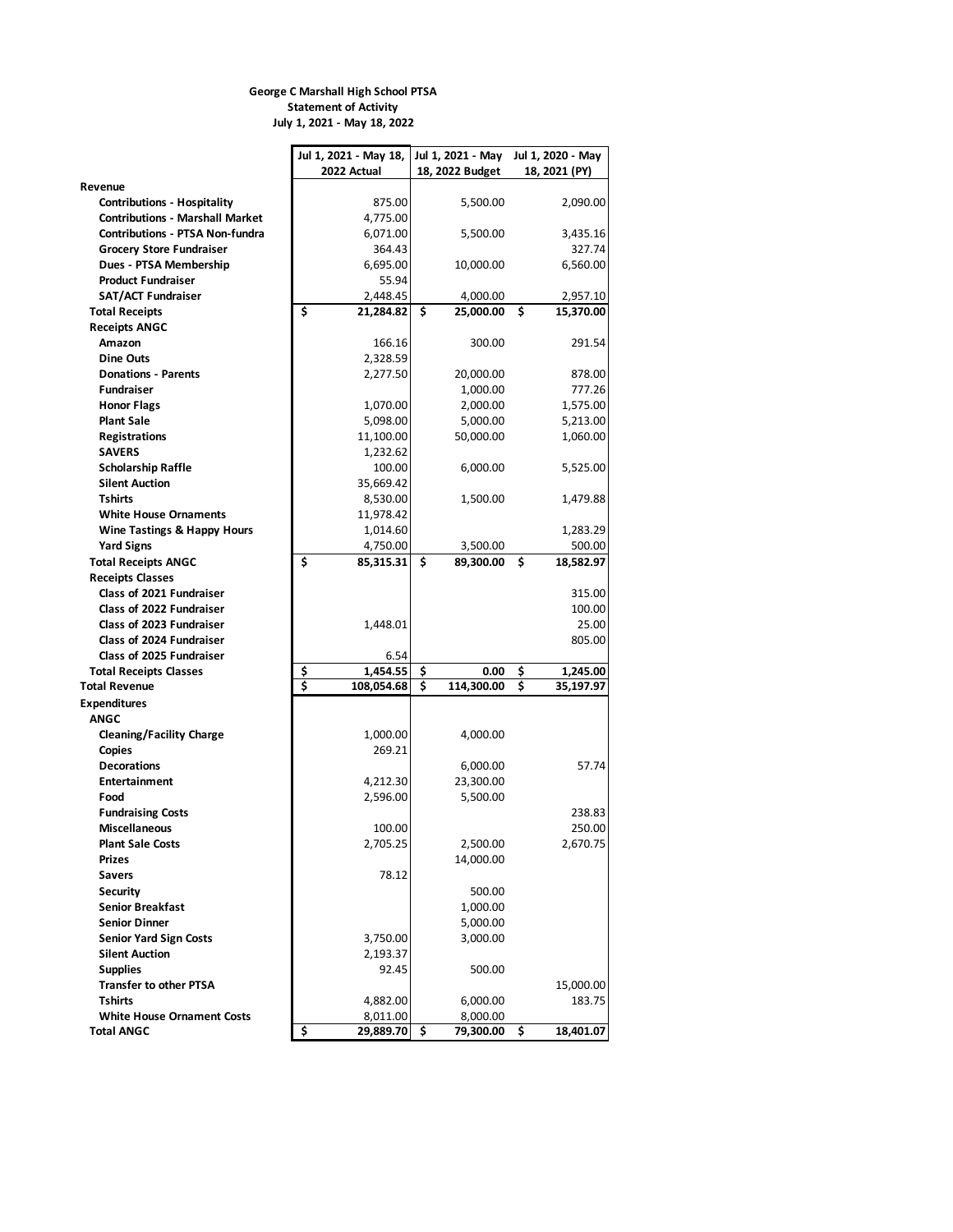## **George C Marshall High School PTSA Statement of Activity July 1, 2021 - May 18, 2022**

|                                          | Jul 1, 2021 - May 18, |    |                 | Jul 1, 2021 - May Jul 1, 2020 - May |               |
|------------------------------------------|-----------------------|----|-----------------|-------------------------------------|---------------|
|                                          | 2022 Actual           |    | 18, 2022 Budget |                                     | 18, 2021 (PY) |
| PTSA Dues & Fees                         |                       |    |                 |                                     |               |
| Communication                            | 883.18                |    | 500.00          |                                     | 912.00        |
| <b>Corporation License Fee</b>           |                       |    | 25.00           |                                     | 60.00         |
| <b>Fundraising costs</b>                 | 337.02                |    |                 |                                     |               |
| <b>Liability Insurance</b>               | 179.00                |    | 179.00          |                                     | 179.00        |
| Pay4SchoolStuff & Bank Fees              | 1,811.57              |    | 3,429.00        |                                     | 1,163.64      |
| <b>PTSA Operating Expenses</b>           | 355.65                |    | 150.00          |                                     | 90.95         |
| PTSA Volunteer Appreciation              |                       |    | 300.00          |                                     |               |
| <b>State, National &amp; County Dues</b> | 1,694.06              |    | 3,000.00        |                                     | 1,605.00      |
| <b>Total PTSA Dues &amp; Fees</b>        | \$<br>5,260.48        | \$ | 7,583.00        | \$                                  | 4,010.59      |
| <b>Staff Enrichment</b>                  |                       |    |                 |                                     |               |
| <b>Hospitality/Staff Appreciation</b>    | 3,692.37              |    | 5,000.00        |                                     | 5,572.77      |
| <b>Principal Discretionary Fund</b>      | 1,000.00              |    | 1,000.00        |                                     |               |
| <b>Staff Development</b>                 |                       |    | 2,500.00        |                                     |               |
| <b>Staff of the Year Award</b>           |                       |    | 300.00          |                                     | 298.00        |
| <b>Teacher of the Year Award</b>         |                       |    | 300.00          |                                     | 298.00        |
| <b>Teacher Wishlists</b>                 |                       |    | 5,000.00        |                                     |               |
| <b>Total Staff Enrichment</b>            | \$<br>4,692.37        | \$ | 14,100.00       | \$                                  | 6,168.77      |
| <b>Student Enrichment</b>                |                       |    |                 |                                     |               |
| <b>Academic Letters</b>                  | 2,550.88              |    | 2,500.00        |                                     | 109.72        |
| Debbie Witherow Award                    |                       |    | 100.00          |                                     | 118.21        |
| <b>DECA Donation</b>                     |                       |    | 500.00          |                                     |               |
| <b>Donations to Student Clubs</b>        |                       |    | 1,000.00        |                                     |               |
| <b>Freshmen Retreat</b>                  |                       |    | 500.00          |                                     |               |
| Hugh O'Brian Scholarship                 | 500.00                |    | 650.00          |                                     | 450.00        |
| <b>International Night</b>               | 281.08                |    | 600.00          |                                     | 263.65        |
| <b>Junior Focus Day</b>                  |                       |    | 250.00          |                                     |               |
| <b>Marshall Market</b>                   | 411.21                |    | 5,000.00        |                                     | 1,350.00      |
| <b>Model UN Donation</b>                 |                       |    | 500.00          |                                     |               |
| <b>Red Ribbon Week</b>                   |                       |    | 100.00          |                                     |               |
| <b>Reflections</b>                       |                       |    | 200.00          |                                     |               |
| <b>Senior Baccalaureate</b>              |                       |    | 700.00          |                                     |               |
| <b>Total Student Enrichment</b>          | \$<br>3,743.17        | \$ | 12,600.00       | \$                                  | 2,291.58      |
| <b>Total Expenditures</b>                | \$<br>43,585.72       | \$ | 113,583.00      | \$                                  | 30,872.01     |
| Net Profit                               | \$<br>64,468.96       | 3  | 717.00          | 3                                   | 4,325.96      |
|                                          |                       |    |                 |                                     |               |